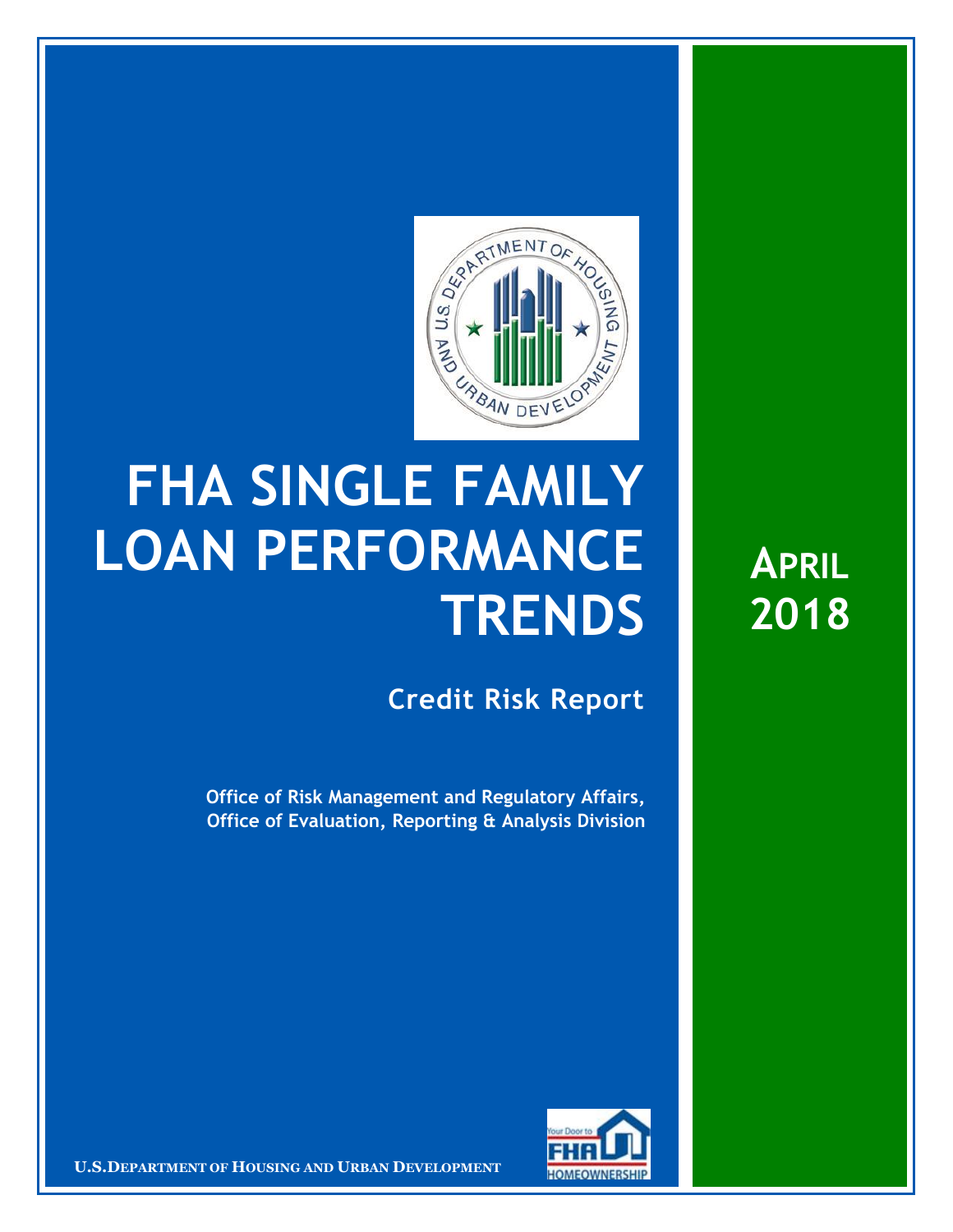## Table of Contents

## Table of Figures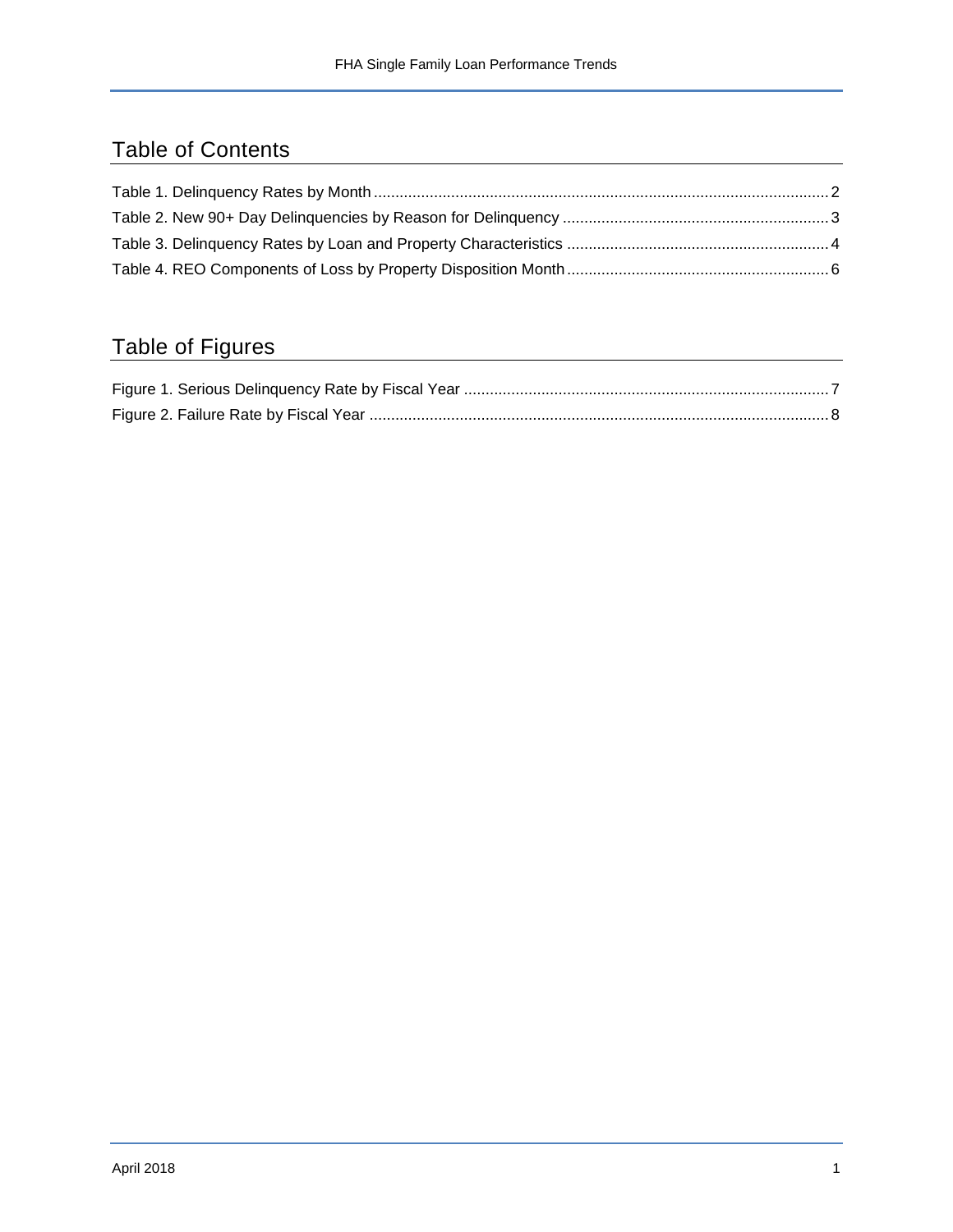<span id="page-2-0"></span>

|                                | Active<br>Insurance in |        | Delinquency Rates <sup>a</sup> (%) |                            | Exceptions <sup>b</sup> (%) | Serious    |                       |  |  |  |  |
|--------------------------------|------------------------|--------|------------------------------------|----------------------------|-----------------------------|------------|-----------------------|--|--|--|--|
|                                | Force                  |        |                                    |                            | In.                         | In.        | Delinquency           |  |  |  |  |
| Month                          | (EOM)                  | 30-day | 60-day                             | 90-day                     | Foreclosure                 | Bankruptcy | Rate <sup>c</sup> (%) |  |  |  |  |
| <b>Non-Seasonally Adjusted</b> |                        |        |                                    |                            |                             |            |                       |  |  |  |  |
| Apr 2017                       | 7,917,975              | 4.63   | 1.32                               | 2.17                       | 1.44                        | 0.86       | 4.47                  |  |  |  |  |
| May                            | 7,934,510              | 4.32   | 1.37                               | 2.09                       | 1.41                        | 0.86       | 4.36                  |  |  |  |  |
| Jun                            | 7,950,029              | 4.37   | 1.39                               | 2.07                       | 1.37                        | 0.85       | 4.28                  |  |  |  |  |
| Jul                            | 7,962,527              | 4.51   | 1.44                               | 2.08                       | 1.30                        | 0.82       | 4.20                  |  |  |  |  |
| Aug                            | 7,973,604              | 4.64   | 1.52                               | 2.13                       | 1.30                        | 0.81       | 4.24                  |  |  |  |  |
| Sep                            | 7,982,070              | 5.77   | 1.70                               | 2.36                       | 1.19                        | 0.77       | 4.32                  |  |  |  |  |
| Oct                            | 7,986,663              | 5.53   | 2.11                               | 2.46                       | 1.18                        | 0.78       | 4.42                  |  |  |  |  |
| Nov                            | 7,988,634              | 5.22   | 2.22                               | 2.88                       | 1.16                        | 0.79       | 4.83                  |  |  |  |  |
| Dec                            | 7,989,699              | 5.57   | 1.96                               | 3.23                       | 1.17                        | 0.79       | 5.19                  |  |  |  |  |
| Jan 2018                       | 8,005,645              | 4.96   | 1.81                               | 3.24                       | 1.14                        | 0.80       | 5.18                  |  |  |  |  |
| Feb                            | 8,007,772              | 4.84   | 1.66                               | 3.09                       | 1.16                        | 0.81       | 5.06                  |  |  |  |  |
| Mar                            | 8,007,182              | 4.16   | 1.40                               | 2.68                       | 1.15                        | 0.84       | 4.66                  |  |  |  |  |
| Apr                            | 8,012,065              | 4.26   | 1.37                               | 2.56                       | 1.13                        | 0.85       | 4.54                  |  |  |  |  |
|                                |                        |        |                                    | <b>Seasonally Adjusted</b> |                             |            |                       |  |  |  |  |
| Apr 2017                       | 7,917,975              | 5.04   | 1.52                               | 2.26                       | 1.44                        | 0.86       | 4.56                  |  |  |  |  |
| May                            | 7,934,510              | 4.48   | 1.49                               | 2.15                       | 1.43                        | 0.87       | 4.46                  |  |  |  |  |
| Jun                            | 7,950,029              | 4.39   | 1.44                               | 2.15                       | 1.37                        | 0.84       | 4.36                  |  |  |  |  |
| Jul                            | 7,962,527              | 4.50   | 1.45                               | 2.19                       | 1.30                        | 0.82       | 4.31                  |  |  |  |  |
| Aug                            | 7,973,604              | 4.48   | 1.48                               | 2.18                       | 1.31                        | 0.81       | 4.31                  |  |  |  |  |
| Sep                            | 7,982,070              | 5.56   | 1.61                               | 2.36                       | 1.21                        | 0.77       | 4.34                  |  |  |  |  |
| Oct                            | 7,986,663              | 5.37   | 1.98                               | 2.44                       | 1.20                        | 0.77       | 4.41                  |  |  |  |  |
| Nov                            | 7,988,634              | 4.76   | 2.00                               | 2.76                       | 1.17                        | 0.78       | 4.71                  |  |  |  |  |
| Dec                            | 7,989,699              | 5.06   | 1.71                               | 3.03                       | 1.16                        | 0.79       | 4.98                  |  |  |  |  |
| Jan 2018                       | 8,005,645              | 4.75   | 1.64                               | 3.02                       | 1.13                        | 0.80       | 4.95                  |  |  |  |  |
| Feb                            | 8,007,772              | 5.00   | 1.69                               | 3.00                       | 1.13                        | 0.81       | 4.95                  |  |  |  |  |
| Mar                            | 8,007,182              | 4.82   | 1.62                               | 2.76                       | 1.12                        | 0.85       | 4.73                  |  |  |  |  |
| Apr                            | 8,012,065              | 4.63   | 1.57                               | 2.67                       | 1.12                        | 0.85       | 4.65                  |  |  |  |  |

**Table 1. Delinquency Rates by Month**

EOM = end of month.

a The 90-day category includes all loans that are at least 3 months delinquent excluding those loans in foreclosure or bankruptcy processing. Included in the delinquency counts are loans under active consideration for loss mitigation foreclosure avoidance.

**bExceptions are counted separately from delinquencies, regardless of the length of the delinquency period.** 

<sup>c</sup> Serious delinquency rates are the sum of 90-day delinquencies plus in-foreclosures and in-bankruptcies.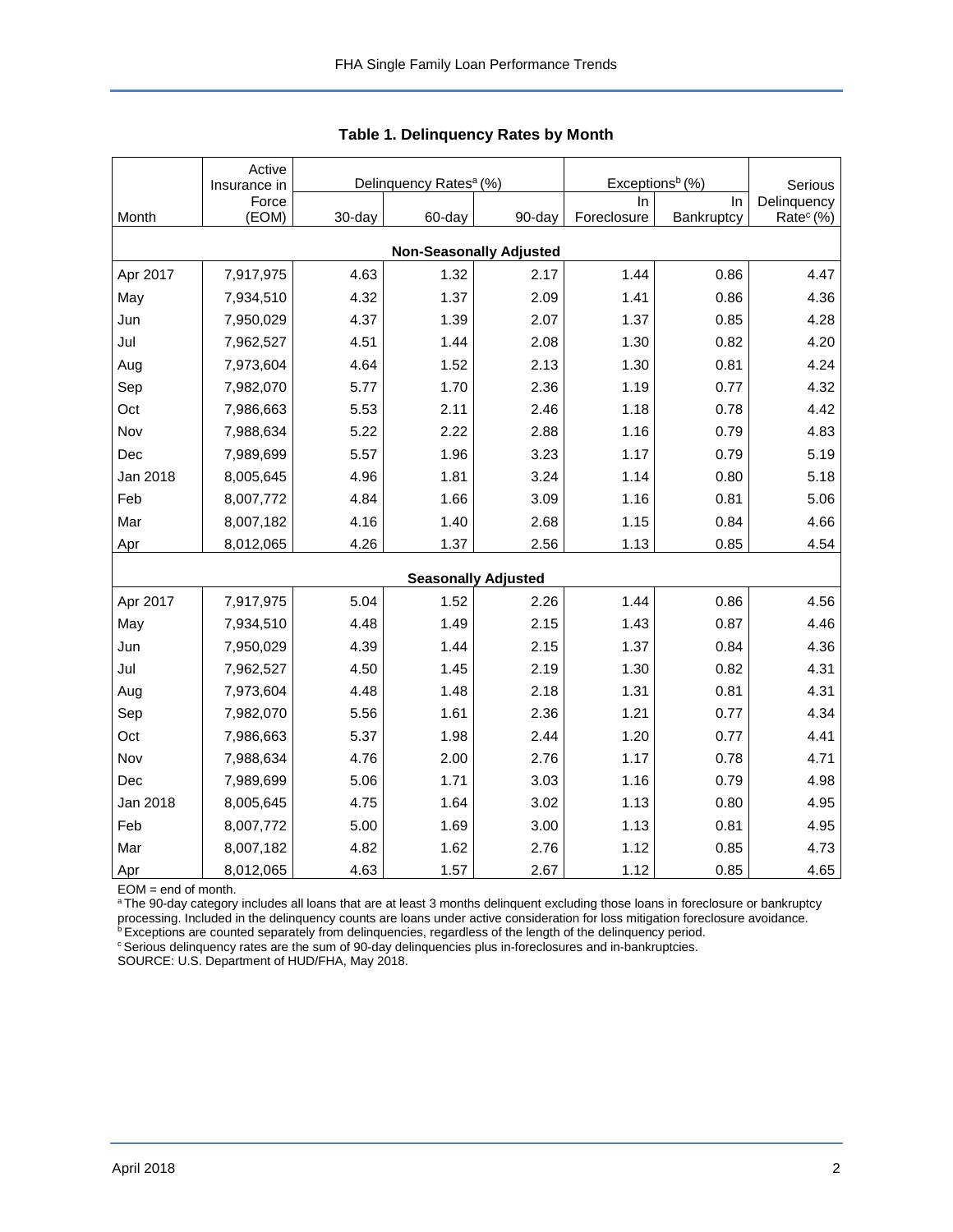|                                   |                              | Share by Reason for Delinquency (%) |            |                          |                                     |                                |               |                    |  |  |  |  |
|-----------------------------------|------------------------------|-------------------------------------|------------|--------------------------|-------------------------------------|--------------------------------|---------------|--------------------|--|--|--|--|
|                                   |                              |                                     |            |                          | Death or<br>Illness of<br>Principal |                                |               |                    |  |  |  |  |
| <b>Fiscal Year</b><br>and Quarter | New 90+ Day<br>Delinquencies | Reduction<br>of Income              | Unemployed | Excessive<br>Obligations | <b>Borrower</b><br>or Family        | Marital<br><b>Difficulties</b> | No<br>Contact | Other <sup>a</sup> |  |  |  |  |
| 2011 Q2                           | 117,906                      | 37.35                               | 10.22      | 16.09                    | 10.12                               | 4.52                           | 12.02         | 9.68               |  |  |  |  |
| 2011 Q3                           | 99,256                       | 36.68                               | 10.40      | 16.47                    | 10.65                               | 4.88                           | 10.80         | 10.12              |  |  |  |  |
| 2011 Q4                           | 133,827                      | 37.32                               | 10.22      | 17.49                    | 10.94                               | 4.76                           | 9.40          | 9.88               |  |  |  |  |
| 2012 Q1                           | 158,091                      | 36.54                               | 9.45       | 19.14                    | 11.09                               | 4.50                           | 9.27          | 10.01              |  |  |  |  |
| 2012 Q2                           | 114,762                      | 37.13                               | 9.99       | 17.60                    | 11.34                               | 4.75                           | 8.58          | 10.61              |  |  |  |  |
| 2012 Q3                           | 101,467                      | 36.78                               | 9.71       | 17.54                    | 11.68                               | 4.97                           | 8.37          | 10.95              |  |  |  |  |
| 2012 Q4                           | 125,200                      | 36.78                               | 9.50       | 18.05                    | 11.85                               | 4.65                           | 8.15          | 11.03              |  |  |  |  |
| 2013 Q1                           | 124,359                      | 36.21                               | 8.98       | 18.43                    | 12.01                               | 4.65                           | 8.21          | 11.51              |  |  |  |  |
| 2013 Q2                           | 104,165                      | 35.80                               | 8.80       | 18.01                    | 12.22                               | 4.52                           | 8.19          | 12.45              |  |  |  |  |
| 2013 Q3                           | 86,810                       | 35.92                               | 8.28       | 18.07                    | 12.36                               | 4.59                           | 8.49          | 12.29              |  |  |  |  |
| 2013 Q4                           | 105,090                      | 36.31                               | 8.29       | 19.04                    | 12.38                               | 4.57                           | 8.75          | 10.66              |  |  |  |  |
| 2014 Q1                           | 112,099                      | 35.30                               | 7.93       | 20.44                    | 12.16                               | 4.46                           | 9.21          | 10.49              |  |  |  |  |
| 2014 Q2                           | 93,183                       | 34.73                               | 8.03       | 19.64                    | 11.79                               | 4.31                           | 10.70         | 10.79              |  |  |  |  |
| 2014 Q3                           | 80,881                       | 33.26                               | 7.91       | 19.90                    | 12.27                               | 4.35                           | 11.28         | 11.04              |  |  |  |  |
| 2014 Q4                           | 101,850                      | 32.50                               | 7.52       | 20.89                    | 12.60                               | 4.41                           | 11.42         | 10.66              |  |  |  |  |
| 2015 Q1                           | 106,665                      | 31.75                               | 6.98       | 21.94                    | 12.71                               | 4.23                           | 11.65         | 10.73              |  |  |  |  |
| 2015 Q2                           | 82,866                       | 32.21                               | 7.12       | 21.56                    | 12.56                               | 4.19                           | 11.46         | 10.89              |  |  |  |  |
| 2015 Q3                           | 71,869                       | 30.85                               | 6.65       | 21.32                    | 12.69                               | 4.24                           | 13.06         | 11.19              |  |  |  |  |
| 2015 Q4                           | 88,263                       | 30.57                               | 6.63       | 22.18                    | 12.72                               | 3.98                           | 12.10         | 11.82              |  |  |  |  |
| 2016 Q1                           | 92,607                       | 30.65                               | 6.46       | 22.58                    | 12.97                               | 4.04                           | 11.25         | 12.05              |  |  |  |  |
| 2016 Q2                           | 78,978                       | 30.14                               | 6.79       | 22.80                    | 12.83                               | 3.93                           | 11.76         | 11.75              |  |  |  |  |
| 2016 Q3                           | 66,500                       | 30.85                               | 6.85       | 23.18                    | 13.34                               | 4.15                           | 10.51         | 11.12              |  |  |  |  |
| 2016 Q4                           | 85,289                       | 31.76                               | 7.18       | 23.87                    | 13.12                               | 4.03                           | 9.35          | 10.68              |  |  |  |  |
| 2017 Q1                           | 94,958                       | 31.21                               | 6.94       | 24.40                    | 13.10                               | 3.77                           | 8.95          | 11.62              |  |  |  |  |
| 2017 Q2                           | 75,376                       | 31.25                               | 7.22       | 24.23                    | 13.23                               | 3.84                           | 9.59          | 10.65              |  |  |  |  |
| 2017 Q3                           | 65,531                       | 29.90                               | 7.48       | 24.51                    | 13.84                               | 3.92                           | 9.52          | 10.83              |  |  |  |  |
| 2017 Q4                           | 87,286                       | 29.88                               | 7.91       | 24.71                    | 12.91                               | 3.77                           | 8.85          | 11.98              |  |  |  |  |
| 2018 Q1                           | 157,585                      | 21.69                               | 5.08       | 19.64                    | 8.30                                | 2.25                           | 7.42          | 35.62              |  |  |  |  |
| 2018 Q2                           | 88,660                       | 25.18                               | 7.03       | 23.33                    | 11.30                               | 2.90                           | 10.82         | 19.43              |  |  |  |  |
| 2018 Q3-Apr                       | 19,914                       | 23.45                               | 7.44       | 22.30                    | 11.28                               | 2.81                           | 15.36         | 17.37              |  |  |  |  |

<span id="page-3-0"></span>**Table 2. New 90+ Day Delinquencies by Reason for Delinquency**

a Includes abandonment of property, distant employment transfer, neighborhood problems, property problems, inability to sell or rent property, military service, business failure, casualty loss, energy-environment cost, servicing problems, payment adjustment, payment dispute, and transfer of ownership pending fraud and incarceration. SOURCE: U.S. Department of HUD/FHA, May 2018.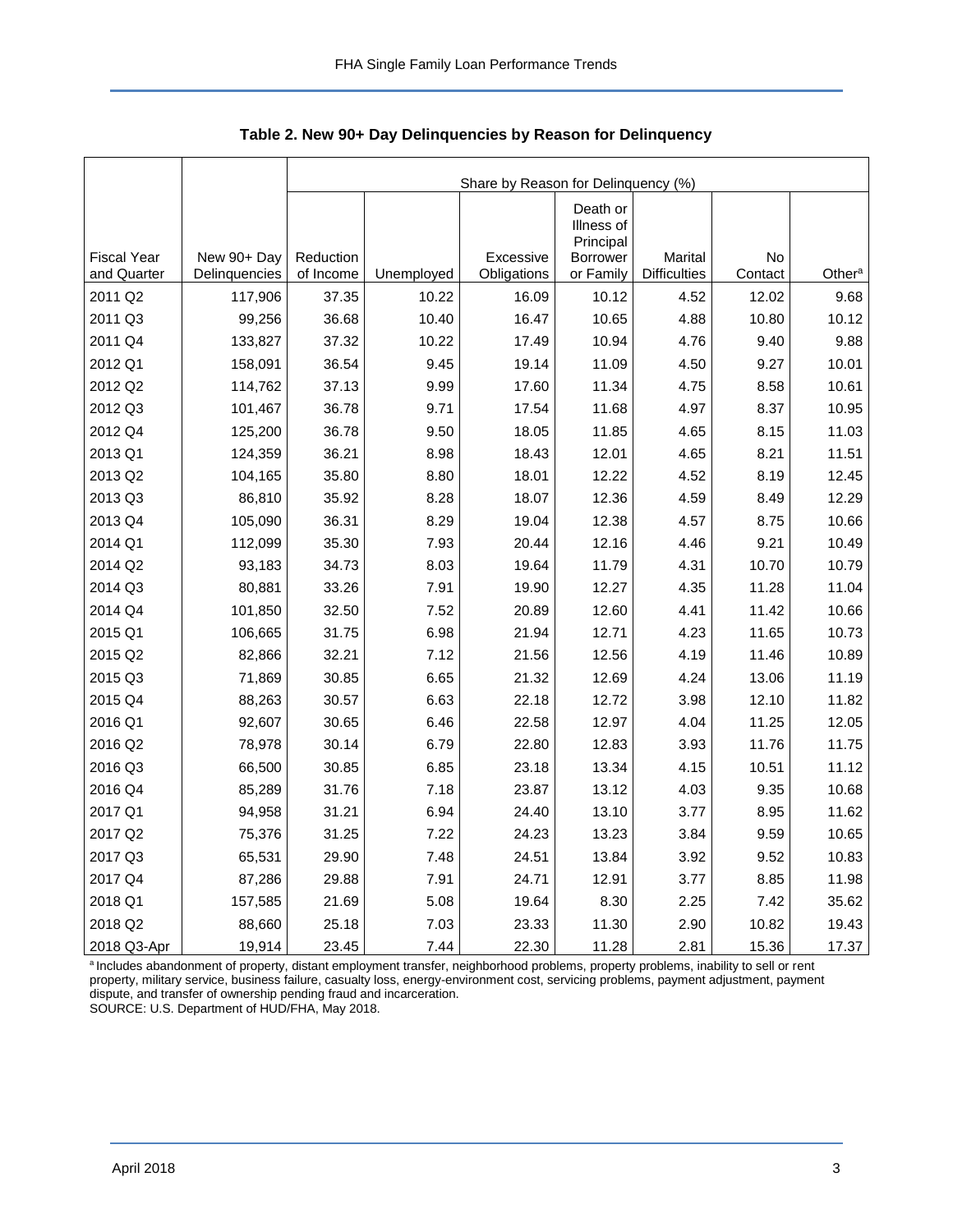<span id="page-4-0"></span>

|                           |                                   | Rates of Active Loan Counts (%) |              |              |              |                   |                  |                                  |  |  |  |
|---------------------------|-----------------------------------|---------------------------------|--------------|--------------|--------------|-------------------|------------------|----------------------------------|--|--|--|
|                           |                                   |                                 | Serious      |              |              |                   |                  |                                  |  |  |  |
|                           | <b>IIF</b><br>Shares <sup>a</sup> | All Past<br>Due <sup>b</sup>    | 30-Day       | 60-Day       | 90+ Day      | In<br>Foreclosure | In<br>Bankruptcy | Delinquency<br>Rate <sup>c</sup> |  |  |  |
| <b>Loan Purpose</b>       |                                   |                                 |              |              |              |                   |                  |                                  |  |  |  |
| All Active Loans          | 8,012,065                         | 10.17                           | 4.26         | 1.37         | 2.56         | 1.13              | 0.85             | 4.54                             |  |  |  |
| Purchase                  | 67.73                             | 10.97                           | 4.62         | 1.52         | 2.83         | 1.12              | 0.87             | 4.82                             |  |  |  |
| Refinance                 | 32.27                             | 8.50                            | 3.51         | 1.04         | 2.00         | 1.16              | 0.79             | 3.95                             |  |  |  |
| Refinance                 |                                   |                                 |              |              |              |                   |                  |                                  |  |  |  |
| Refinance Loans           | 2,585,293                         | 8.50                            | 3.51         | 1.04         | 2.00         | 1.16              | 0.79             | 3.95                             |  |  |  |
| Conventional              | 34.28                             | 9.89                            | 3.94         | 1.19         | 2.33         | 1.52              | 0.92             | 4.76                             |  |  |  |
| No Cash Out               | 21.34                             | 9.71                            | 3.91         | 1.16         | 2.24         | 1.47              | 0.93             | 4.64                             |  |  |  |
| Cash Out                  | 12.95                             | 10.19                           | 4.00         | 1.24         | 2.46         | 1.60              | 0.90             | 4.96                             |  |  |  |
| <b>FHA</b>                | 11.68                             | 6.54                            | 2.80         | 0.79         | 1.68         | 0.69              | 0.58             | 2.94                             |  |  |  |
| No Cash Out               | 6.38                              | 6.63                            | 2.83         | 0.79         | 1.65         | 0.73              | 0.63             | 3.01                             |  |  |  |
| Cash Out                  | 5.30                              | 6.43                            | 2.77         | 0.80         | 1.72         | 0.63              | 0.51             | 2.87                             |  |  |  |
| Streamline                | 54.04                             | 8.04                            | 3.39         | 1.00         | 1.86         | 1.04              | 0.75             | 3.65                             |  |  |  |
| Credit Score Ranged       |                                   |                                 |              |              |              |                   |                  |                                  |  |  |  |
| Loans with Credit Scores  | 6,160,939                         | 9.82                            | 4.13         | 1.31         | 2.54         | 1.05              | 0.79             | 4.38                             |  |  |  |
| < 500                     | 0.13                              | 30.59                           | 9.67         | 3.51         | 8.36         | 5.04              | 4.00             | 17.41                            |  |  |  |
| 500-579                   | 2.00                              | 29.90                           | 10.90        | 3.87         | 7.47         | 4.30              | 3.36             | 15.12                            |  |  |  |
| 580-619                   | 7.25                              | 20.38                           | 8.20         | 2.81         | 5.13         | 2.41              | 1.83             | 9.37                             |  |  |  |
| 620-659                   | 30.35                             | 14.17                           | 6.06         | 1.93         | 3.67         | 1.35              | 1.15             | 6.17                             |  |  |  |
| 660-719                   | 39.56                             | 7.04                            | 3.05         | 0.91         | 1.85         | 0.73              | 0.50             | 3.08                             |  |  |  |
| 720-850                   | 20.72                             | 3.01                            | 1.25         | 0.37         | 0.80         | 0.40              | 0.19             | 1.39                             |  |  |  |
| <b>Fiscal Year Cohort</b> |                                   |                                 |              |              |              |                   |                  |                                  |  |  |  |
| <b>All Cohorts</b>        | 8,012,065                         | 10.17                           | 4.26         | 1.37         | 2.56         | 1.13              | 0.85             | 4.54                             |  |  |  |
| pre-2004                  | 7.53                              | 16.36                           | 6.87         | 2.49         | 3.73         | 1.83              | 1.43             | 7.00                             |  |  |  |
| 2004                      | 1.99                              | 16.69                           | 6.92         | 2.41         | 3.79         | 2.00              | 1.57             | 7.36                             |  |  |  |
| 2005                      | 1.44                              | 18.65                           | 7.45         | 2.64         | 4.32         | 2.41              | 1.83             | 8.55                             |  |  |  |
| 2006                      | 1.13                              | 21.52                           | 8.04         | 2.92         | 4.99         | 3.43              | 2.13             | 10.56                            |  |  |  |
| 2007                      | 1.08                              | 25.41                           | 8.87         | 3.09         | 6.27         | 4.42              | 2.75             | 13.44                            |  |  |  |
| 2008                      | 2.56                              | 25.65                           | 8.95         | 3.10         | 6.37         | 4.53              | 2.69             | 13.59                            |  |  |  |
| 2009                      | 5.58                              | 16.98                           | 6.42         | 2.11         | 3.94         | 2.81              | 1.70             | 8.45                             |  |  |  |
| 2010                      | 7.18                              | 12.34                           | 4.96         | 1.56         | 2.89         | 1.73              | 1.19             | 5.82                             |  |  |  |
| 2011                      | 5.79                              | 10.23                           | 4.22         | 1.32         | 2.45         | 1.24              | 0.99             | 4.68                             |  |  |  |
| 2012                      | 7.10                              | 8.54                            | 3.53         | 1.16         | 2.12         | 0.89              | 0.85             | 3.85                             |  |  |  |
| 2013                      | 9.87                              | 7.25                            | 3.06         | 0.93         | 1.82         | 0.74              | 0.70             | 3.26                             |  |  |  |
| 2014                      | 4.84                              | 11.52                           | 4.77         | 1.51         | 3.02         | 1.18              | 1.04             | 5.24                             |  |  |  |
| 2015<br>2016              | 9.14<br>12.96                     | 9.52<br>7.91                    | 4.05<br>3.49 | 1.27<br>1.07 | 2.71<br>2.41 | 0.79<br>0.52      | 0.70<br>0.42     | 4.20<br>3.35                     |  |  |  |
| 2017                      | 14.56                             | 5.80                            | 2.94         | 0.84         | 1.66         | 0.21              | 0.14             | 2.01                             |  |  |  |
| 2018                      | 7.24                              | 1.66                            | 1.29         | 0.23         | 0.13         | 0.01              | 0.01             | 0.14                             |  |  |  |

**Table 3. Delinquency Rates by Loan and Property Characteristics**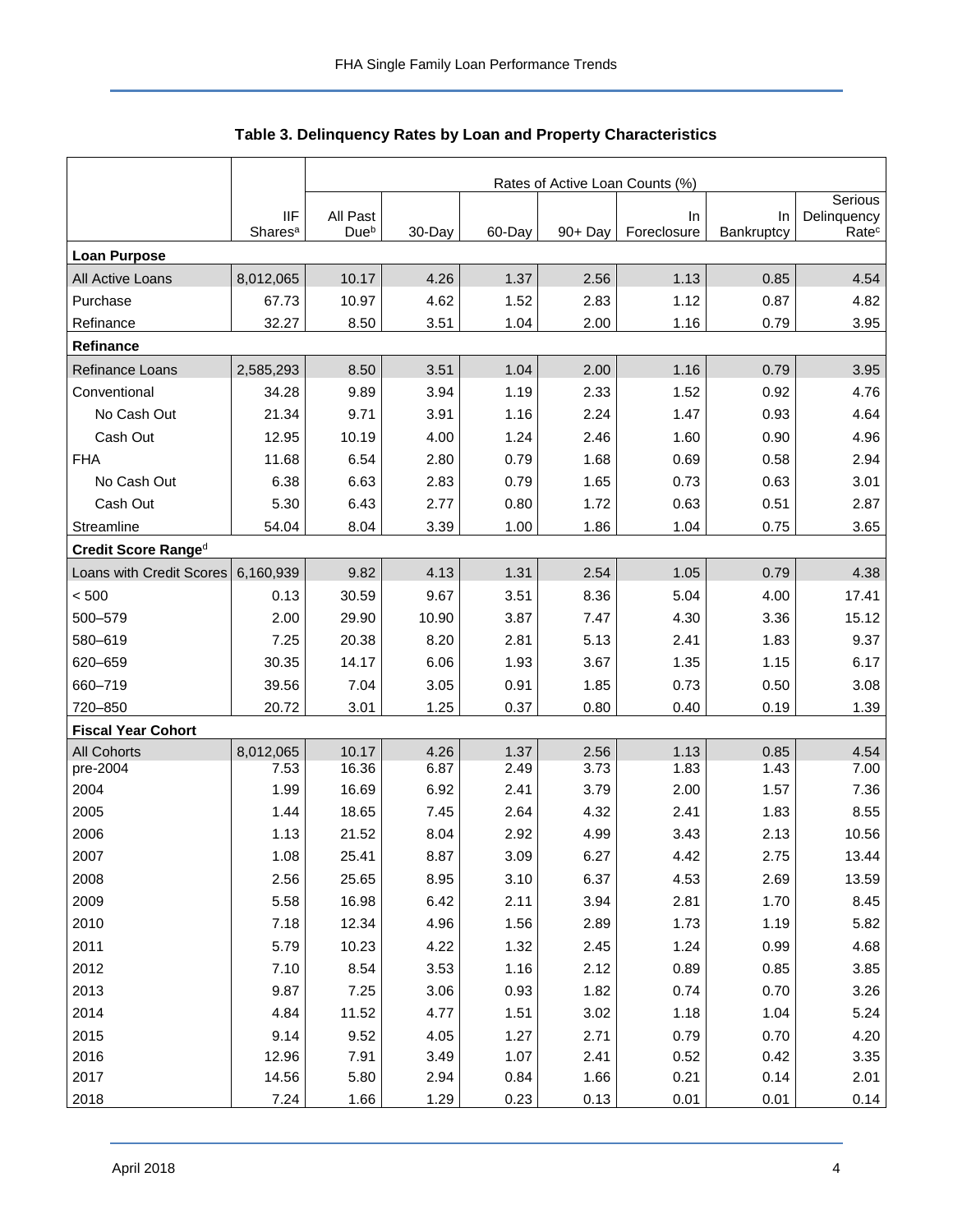|                                           |                                   | Rates of Active Loan Counts (%) |        |        |         |                   |                  |                                  |  |  |  |
|-------------------------------------------|-----------------------------------|---------------------------------|--------|--------|---------|-------------------|------------------|----------------------------------|--|--|--|
|                                           |                                   |                                 |        |        |         |                   |                  | Serious                          |  |  |  |
|                                           | <b>IIF</b><br>Shares <sup>a</sup> | All Past<br>Due <sup>b</sup>    | 30-Day | 60-Day | 90+ Day | In<br>Foreclosure | In<br>Bankruptcy | Delinquency<br>Rate <sup>c</sup> |  |  |  |
| Loan Amount at Origination (\$ thousands) |                                   |                                 |        |        |         |                   |                  |                                  |  |  |  |
| All Loan Amounts                          | 8,012,065                         | 10.17                           | 4.26   | 1.37   | 2.56    | 1.13              | 0.85             | 4.54                             |  |  |  |
| < 50                                      | 3.04                              | 12.22                           | 5.33   | 1.69   | 2.45    | 1.78              | 0.96             | 5.20                             |  |  |  |
| $50 - 99$                                 | 22.84                             | 11.64                           | 4.93   | 1.62   | 2.61    | 1.43              | 1.04             | 5.08                             |  |  |  |
| 100-149                                   | 27.92                             | 10.61                           | 4.46   | 1.43   | 2.64    | 1.10              | 0.97             | 4.71                             |  |  |  |
| 150-199                                   | 20.00                             | 9.61                            | 4.03   | 1.28   | 2.56    | 0.96              | 0.77             | 4.29                             |  |  |  |
| 200-249                                   | 11.76                             | 8.85                            | 3.66   | 1.14   | 2.50    | 0.90              | 0.64             | 4.04                             |  |  |  |
| 250-399                                   | 11.95                             | 8.73                            | 3.54   | 1.11   | 2.51    | 1.00              | 0.56             | 4.07                             |  |  |  |
| 400-499                                   | 1.52                              | 7.50                            | 3.02   | 0.94   | 2.02    | 1.05              | 0.46             | 3.53                             |  |  |  |
| >499                                      | 0.96                              | 6.51                            | 2.56   | 0.81   | 1.75    | 1.02              | 0.38             | 3.15                             |  |  |  |
| <b>Property Type</b>                      |                                   |                                 |        |        |         |                   |                  |                                  |  |  |  |
| <b>All Property Types</b>                 | 8,012,065                         | 10.17                           | 4.26   | 1.37   | 2.56    | 1.13              | 0.85             | 4.54                             |  |  |  |
| Detached                                  | 86.56                             | 10.18                           | 4.32   | 1.38   | 2.56    | 1.06              | 0.85             | 4.47                             |  |  |  |
| Manufactured Housing                      | 3.19                              | 12.00                           | 4.77   | 1.49   | 2.60    | 2.01              | 1.13             | 5.74                             |  |  |  |
| 2-4 Units                                 | 2.06                              | 9.58                            | 3.23   | 1.07   | 2.28    | 2.40              | 0.60             | 5.28                             |  |  |  |
| Condo                                     | 3.25                              | 8.00                            | 3.01   | 1.01   | 2.26    | 1.12              | 0.61             | 3.98                             |  |  |  |
| Townhouse                                 | 4.95                              | 10.60                           | 4.18   | 1.40   | 2.90    | 1.35              | 0.78             | 5.02                             |  |  |  |
| <b>Purchase Loan Type</b>                 |                                   |                                 |        |        |         |                   |                  |                                  |  |  |  |
| All Purchase Loans                        | 5,426,231                         | 10.97                           | 4.62   | 1.52   | 2.83    | 1.12              | 0.87             | 4.82                             |  |  |  |
| Repeat                                    | 17.98                             | 8.92                            | 3.92   | 1.20   | 2.18    | 0.90              | 0.72             | 3.80                             |  |  |  |
| First-time                                | 82.02                             | 11.42                           | 4.78   | 1.59   | 2.97    | 1.16              | 0.91             | 5.04                             |  |  |  |
| Down Payment Assistance (DPA) Type        |                                   |                                 |        |        |         |                   |                  |                                  |  |  |  |
| All Sources of Funds                      | 8,012,065                         | 10.17                           | 4.26   | 1.37   | 2.56    | 1.13              | 0.85             | 4.54                             |  |  |  |
| Government                                | 6.53                              | 11.74                           | 4.83   | 1.63   | 3.18    | 1.07              | 1.03             | 5.28                             |  |  |  |
| Relative                                  | 15.55                             | 12.17                           | 5.26   | 1.72   | 3.19    | 1.15              | 0.85             | 5.19                             |  |  |  |
| Other                                     | 2.21                              | 18.13                           | 7.20   | 2.55   | 4.24    | 2.07              | 2.07             | 8.38                             |  |  |  |
| Seller Funded                             | 0.64                              | 29.52                           | 9.96   | 3.76   | 7.62    | 4.45              | 3.71             | 15.79                            |  |  |  |
| No DPA                                    | 75.07                             | 9.22                            | 3.87   | 1.22   | 2.29    | 1.08              | 0.77             | 4.13                             |  |  |  |

**Table 3. Delinquency Rates by Loan and Property Characteristics**

IIF = insurance in force.

a For each subpanel, the loan shares sum to 100%. However, in some of the subpanels, the total loans in the analysis do not sum to 100% of IIF. For example, the IIF shares for refinance loans sum to 100% of refinance loans. Streamline refinance loans are not included in the Credit Score Range analysis; the IIF shares in that panel, add to 100% of fully-underwritten loans.

**b** Includes all loans 30 or more days past due, including those in bankruptcy or foreclosure.

<sup>c</sup> Includes all loans 90 days past due plus all in-bankruptcy and in-foreclosure cases.

<sup>d</sup> Credit score reporting began in May 2004 but was not mandatory until July 2008. Streamline refinance loans do not require credit score reporting.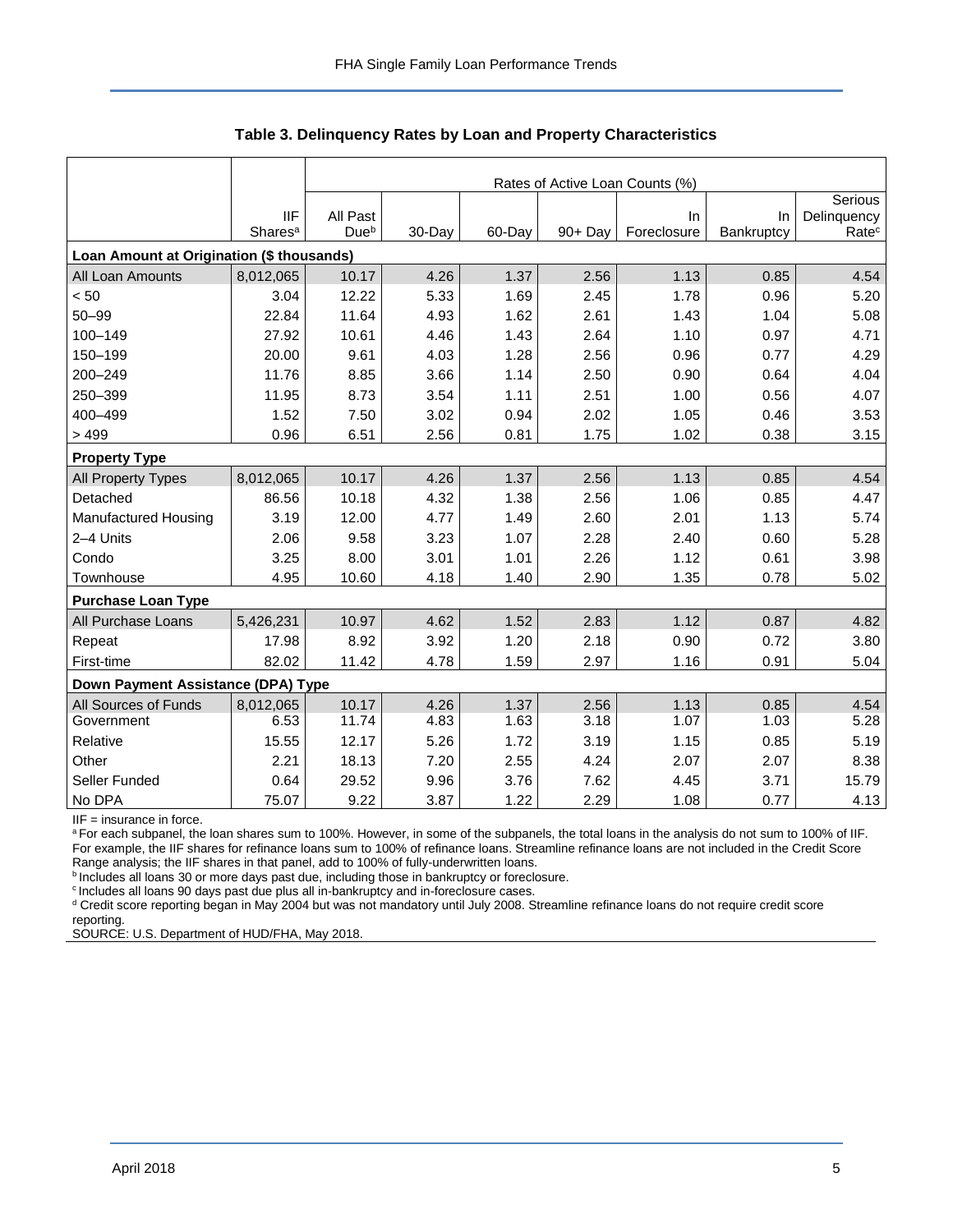<span id="page-6-0"></span>

|                                                         | 2018    |         |         | 2017    |         |                               |         |         |         |         |         |         |         |
|---------------------------------------------------------|---------|---------|---------|---------|---------|-------------------------------|---------|---------|---------|---------|---------|---------|---------|
| <b>Disposition Month</b>                                | Mar     | Feb     | Jan     | Dec     | Nov     | Oct                           | Sep     | Aug     | Jul     | Jun     | May     | Apr     | Mar     |
| Loss Components as Percentage of Defaulted Loan Balance |         |         |         |         |         |                               |         |         |         |         |         |         |         |
| Claim Expenses <sup>a</sup>                             | 18.43   | 17.98   | 18.72   | 18.75   | 19.02   | 18.83                         | 18.72   | 20.01   | 18.95   | 19.34   | 19.74   | 19.92   | 19.65   |
| Holding Costsb                                          | 4.64    | 4.40    | 4.67    | 4.84    | 4.85    | 4.82                          | 4.95    | 5.04    | 4.70    | 4.72    | 4.79    | 5.32    | 4.81    |
| Loss on Collateral <sup>c</sup>                         | 28.30   | 29.54   | 29.49   | 28.88   | 28.37   | 30.03                         | 28.50   | 29.79   | 28.84   | 28.93   | 29.03   | 29.09   | 31.57   |
| Sales Expense                                           | 4.51    | 4.58    | 4.32    | 4.36    | 4.42    | 4.32                          | 4.42    | 4.45    | 4.62    | 4.47    | 4.56    | 4.67    | 4.40    |
| Program Discounts <sup>d</sup>                          | 0.21    | 0.30    | 0.26    | 0.17    | 0.38    | 0.04                          | 0.08    | 0.12    | 0.40    | 0.22    | 0.13    | 0.19    | 0.16    |
| Net Loss Rate <sup>e</sup>                              | 47.40   | 51.25   | 52.22   | 53.18   | 53.87   | 55.39                         | 55.72   | 59.13   | 57.05   | 57.45   | 58.13   | 58.94   | 60.36   |
|                                                         |         |         |         |         |         | Average Amount (\$)           |         |         |         |         |         |         |         |
| Average Dollar Loss                                     | 55,327  | 60,851  | 61,062  | 62,878  | 63,535  | 67,620                        | 67,000  | 71,118  | 68,917  | 69,414  | 70,220  | 72,617  | 72,945  |
| Average Unpaid Balance                                  | 116,730 | 118,725 | 116,935 | 118,227 | 117,947 | 122,076                       | 120,234 | 120,279 | 120,798 | 120,834 | 120,803 | 123,207 | 120,843 |
|                                                         |         |         |         |         |         | <b>Occurrence Count</b>       |         |         |         |         |         |         |         |
| <b>Number of Dispositions</b>                           | 2,145   | 2,342   | 2,266   | 2,403   | 2,218   | 2,357                         | 2,450   | 2,865   | 2,622   | 3,351   | 3,704   | 3,557   | 4,526   |
| <b>Number of Discounts</b>                              | 10      | 16      | 6       | 10      | 5       | 3                             | 6       | 11      | 15      | 21      | 14      | 19      | 25      |
| <b>Stage</b>                                            |         |         |         |         |         | <b>Average Time in Months</b> |         |         |         |         |         |         |         |
| Delinquencyf                                            | 12.1    | 12.5    | 12.4    | 12.1    | 12.6    | 12.4                          | 13.3    | 13.1    | 12.9    | 13.2    | 13.2    | 13.2    | 13.2    |
| Foreclosure <sup>g</sup>                                | 13.5    | 13.0    | 13.0    | 13.0    | 12.9    | 13.3                          | 13.0    | 14.6    | 13.8    | 13.9    | 13.6    | 14.0    | 13.5    |
| Deed Transferh                                          | 14.4    | 13.3    | 13.1    | 13.1    | 13.5    | 13.7                          | 13.0    | 12.9    | 12.3    | 12.3    | 12.3    | 12.1    | 11.9    |
| <b>REO</b>                                              | 4.3     | 4.3     | 4.3     | 4.3     | 4.6     | 4.7                           | 4.6     | 4.7     | 4.6     | 4.6     | 4.7     | 4.9     | 5.1     |
| All Stages                                              | 44.1    | 43.1    | 42.7    | 42.6    | 43.7    | 44.1                          | 43.9    | 45.3    | 43.5    | 44.0    | 43.7    | 44.1    | 43.6    |

**Table 4. REO Components of Loss by Property Disposition Month**

<sup>a</sup> Includes interest on principal.

**b** Management, maintenance, repairs, administration, and security, net of rent and other income.

<sup>c</sup> Value when foreclosed (UPB) minus value received in REO; does not include Streamline refinances.

 $d$  Rate over all dispositions; effect is greater in the cases where a discount actually is given.

<sup>e</sup> Profit (loss) divided by Unpaid Principal Balance (UPB). The listed cost categories are not exhaustive, and they will not sum to the loss rate.

<sup>f</sup> First missed payment to date foreclosure initiated.

<sup>g</sup> Initiation of foreclosure proceedings to auction date.

h Auction date to HUD acquisition date.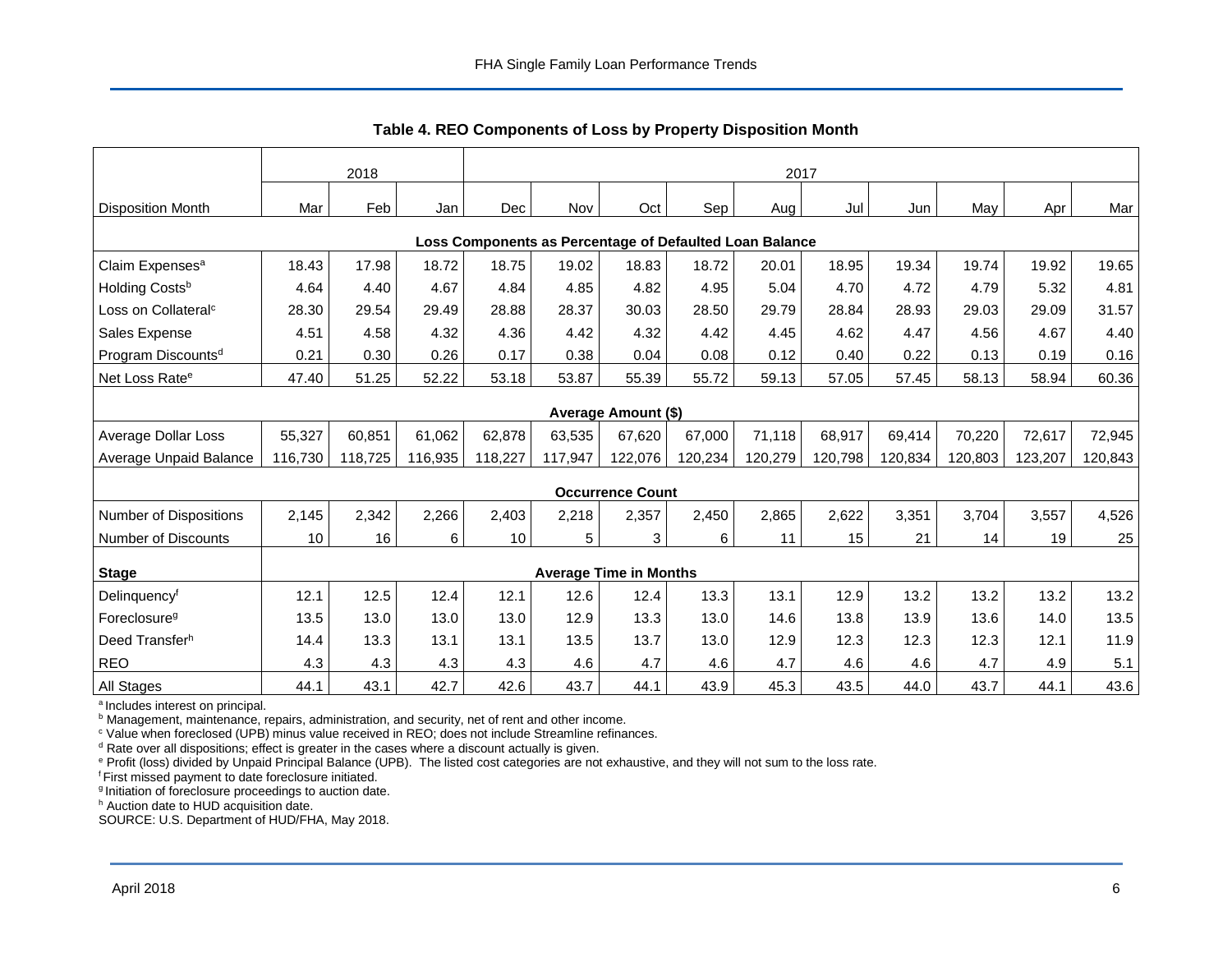**Figure 1. Serious Delinquency Rate by Fiscal Year**

<span id="page-7-0"></span>

NOTE: The FY 2009 cohort is separated into two parts, representing loan originations from October through March in 2009-1 and loan originations from April through September in 2009-2. The last six months of the origination period have been removed to ensure seasoning of loans. SOURCE: U.S. Department of HUD/FHA, May 2018.